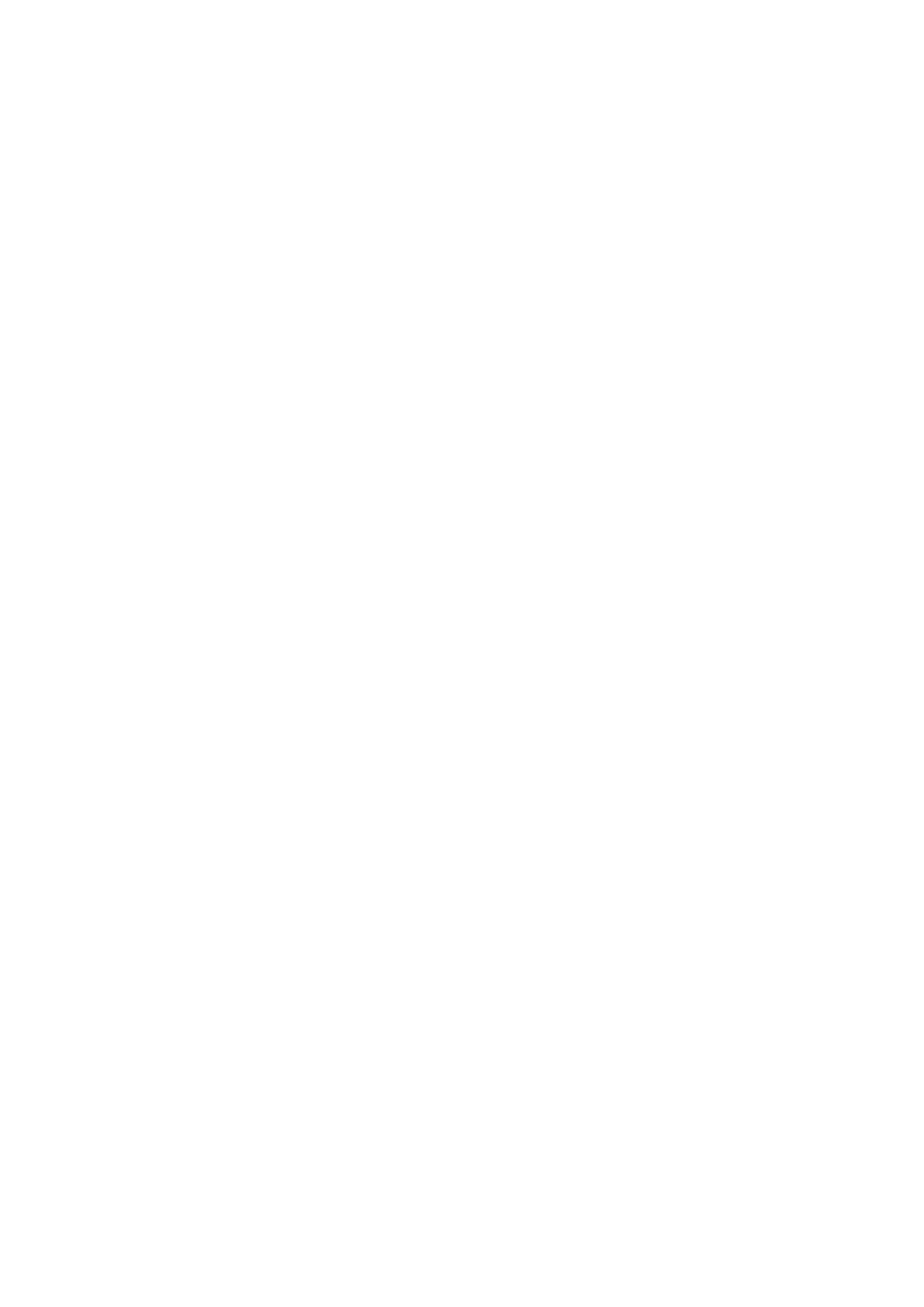

Diederik Theodorus Leijenhorst & Alberdina Kroes

# **QIGONG**

## **Zhang Yu**

- Xing Ti Daoyin
- Zirandong (spontaneous movement qigong)

## **Shen HongXun**

- Taiji wuxigong
- Buqi
- Yang-stijl Taijiquan
- Taiji 37
- Zirandong (spontaneous movement qigong)





- Xing Ti Daoyin
- ZhanZhuang
- WaiQi LiaoFa
- Qing Zuo
- Zirandong (spontaneous movement qigong)

# **Chrissie Coburn Krzowska**

- Taiji Qigong
- Five Animal Qigong (Wu Qin Xi)
- Zirandong (spontaneous movement qigong)
- **•** TongLen meditation
- Tibetan Buddhism in general
- Kinesiology

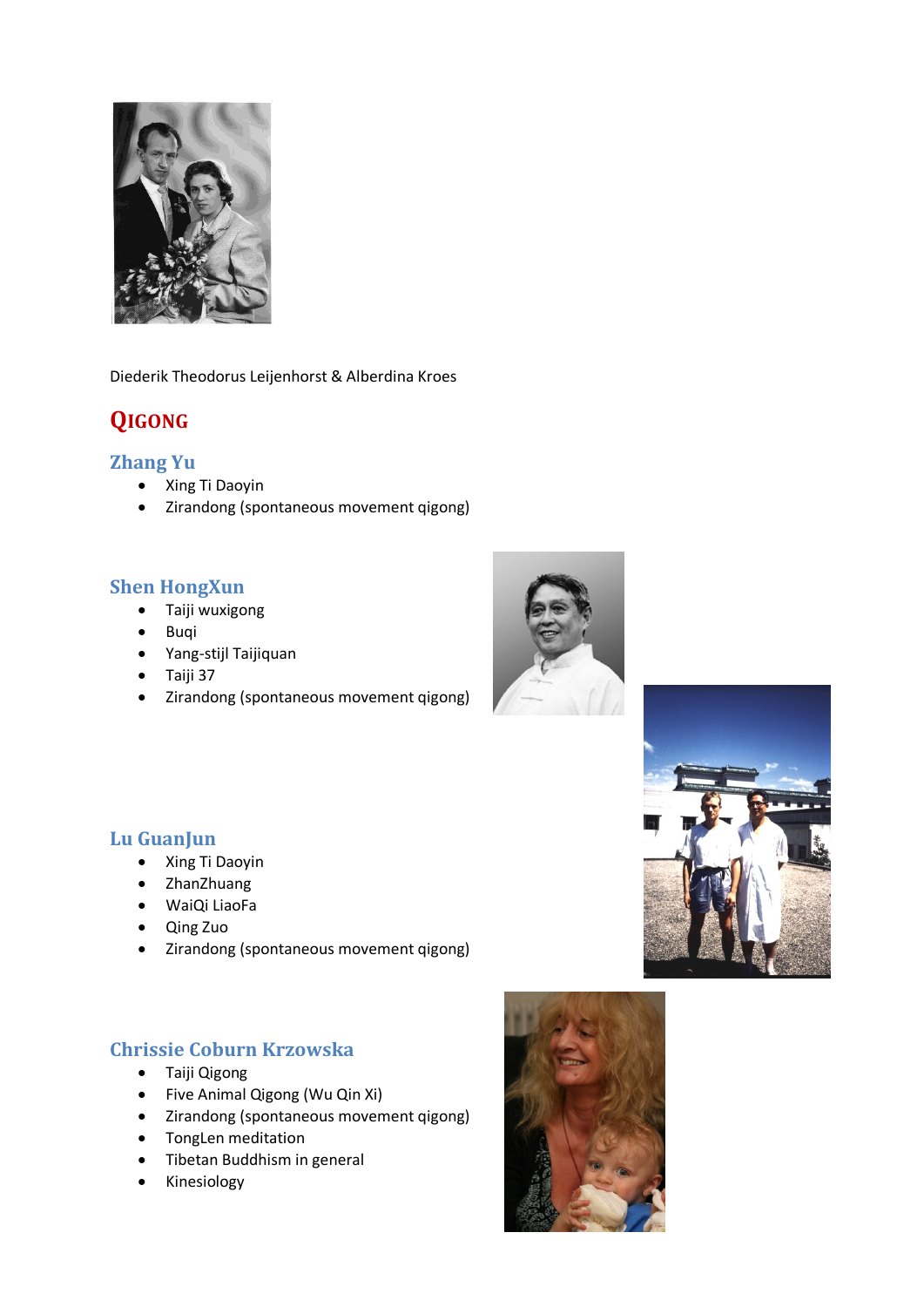# **Yang JwingMing**

- White Crane Qigong
- Taijiqigong
- Five Animal Qigong (Wu Qin Xi)
- Four Season Qigong
- Ba Duan Jin
- Embryonic breathing
- Small Circulation
- Qinna
- Various

#### **JOSEPHINE ZÖLLER**

- Five Animal Qigong
- **•** Jingang Qigong
- Shi Ba Shi Liao Goong
- Various

#### **BRUCE KUMAR FRANCIS**

Various

#### **JI JIANCHENG**

- Yijin Xishui Gong
- 5 Element Qigong
- Qinna





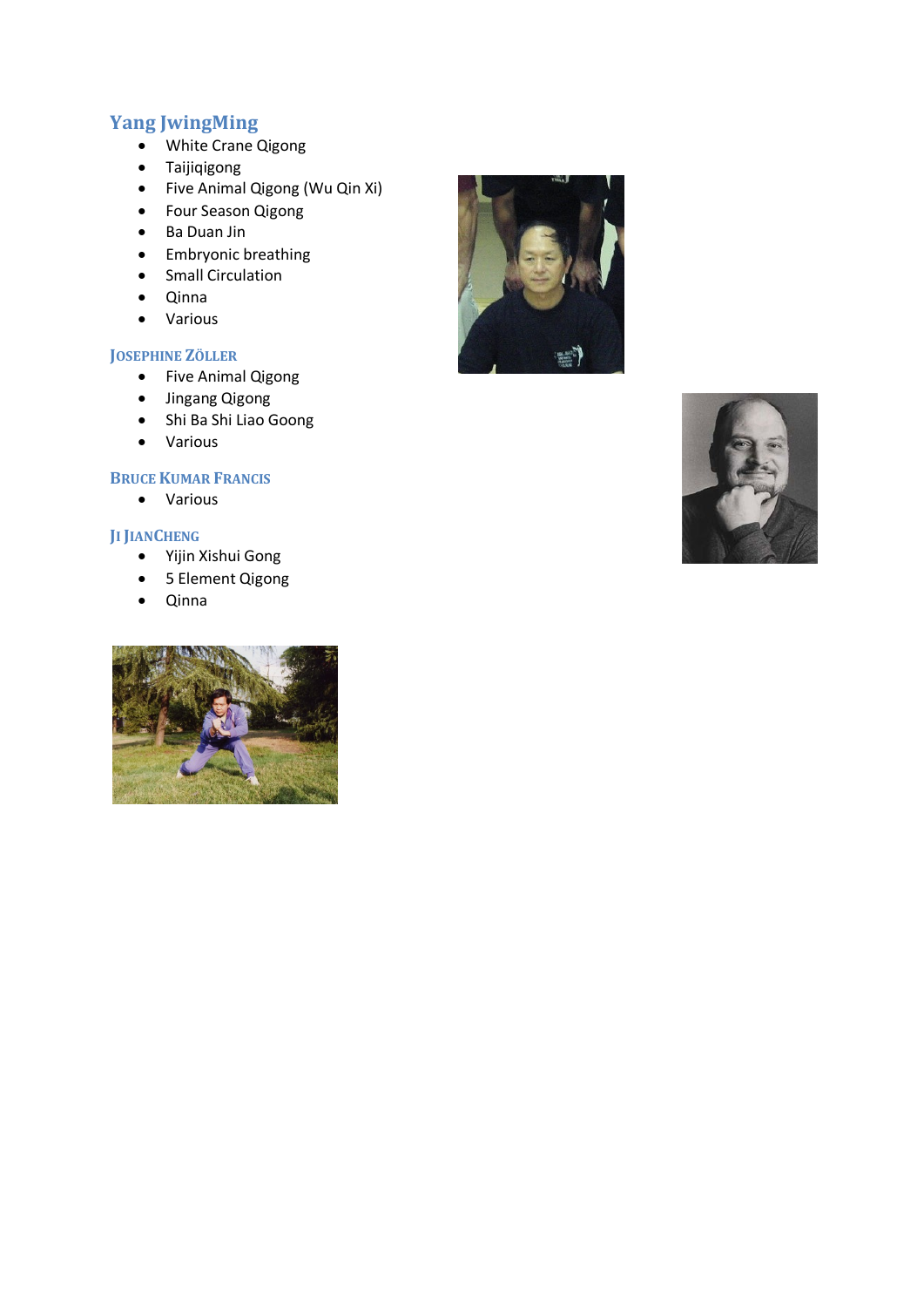# **TIBETAN BUDDHISM**

#### **Lama Chime**

- Green Tara Meditation
- Dzogchen
- Mahamudra
- Khenpo Gangshar initiation

## **Tenzin Wangyal Rinpoche**

- 5 Element Yoga (Shamanic & Tantric)
- Dream Yoga
- Sleep Yoga
- Chöd
- Bardo
- Phowa
- Tummo Yoga
- Dzogchen
- Varoius

## **Chrissie Coburn Krzowska**

- General Tibetan Buddhism
- TongLen meditation

### **Irini Rockwell**

- Five Wisdom Energy teachings
- Mindfulness & Awareness meditation
- TongLen meditation

#### **Dagsay Tulku**

- 5 Element Yogas
- Phowa
- Tummo
- Various

# **Dzogchen Ponlop Rinpoche**

- Bardo
- Union of Mahamudra & Dzogchen

# **Thrangu Rinpoche**

• Sutra Mahamudra

**Akong Rinpoche** Medicine Buddha initiation Chenrezig initiation











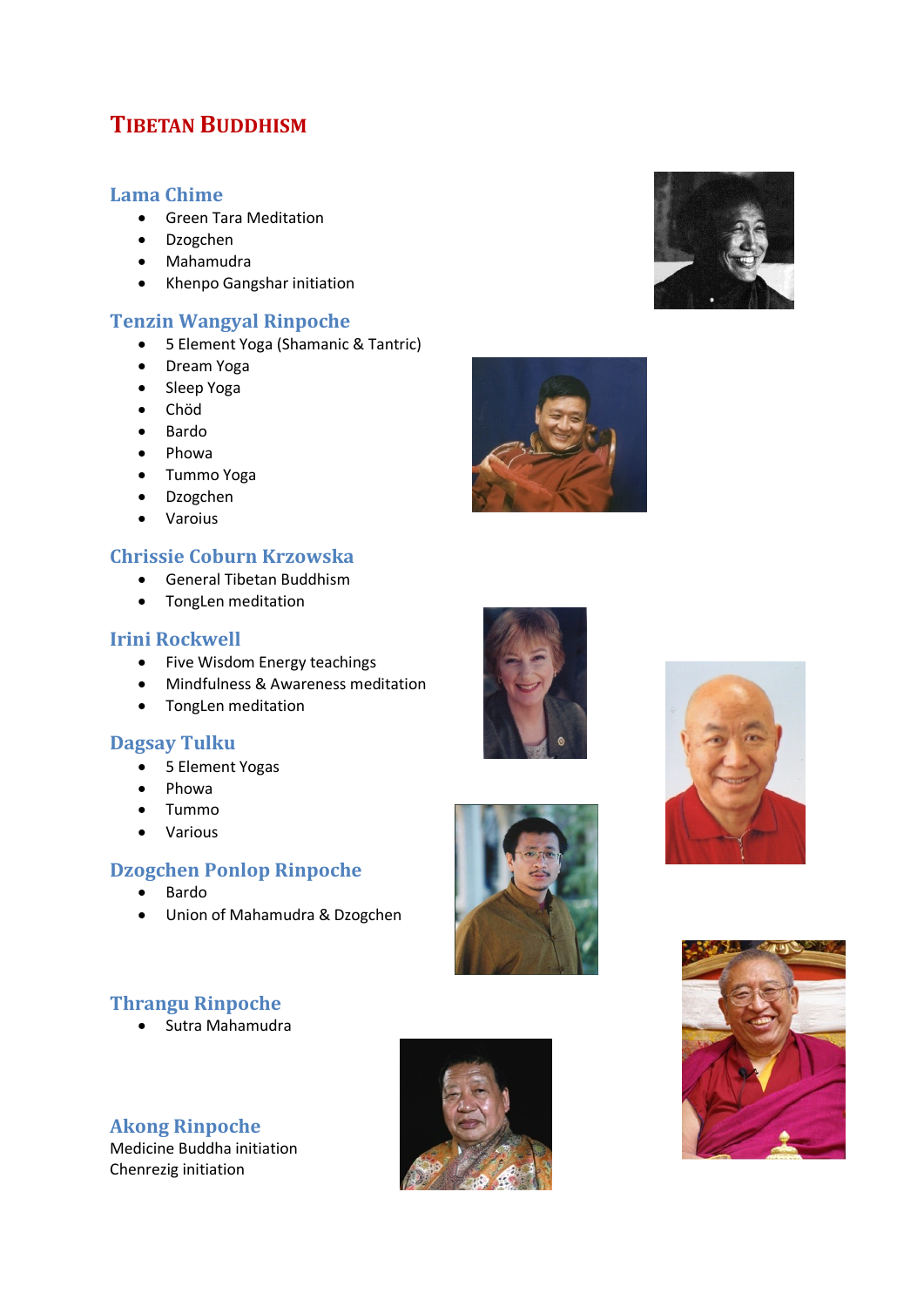## **Dalai Lama**

- Lojong
- Akshobya initiation
- Bardo



# **Drupon Khenpo**

• Lojong



# **Lama Gangchen**

- Ngalso
- Medicine Buddha initiation
- Five Wisdom Dakini initiation



# **Tsultrim Allione**

**•** Feeding Your Demons process





# **ZEN BUDDHISM**

**Alejandro Chaoul** • Trulkhor

- Sakiyama Roshi
- Taiten Guareschi Roshi
- Ton Lathouwers